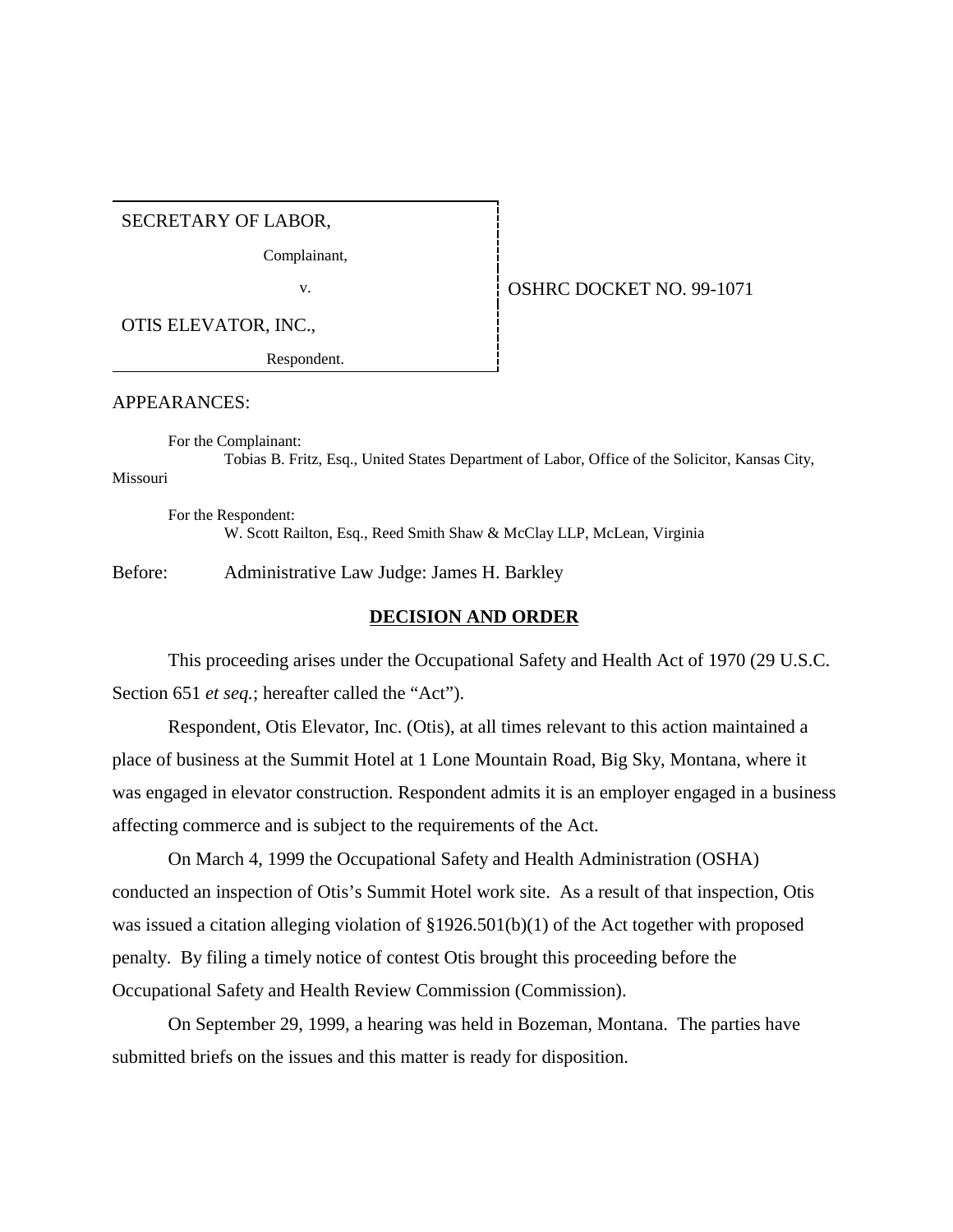#### **Alleged Violation**

Repeat citation 1, item 1, as amended, alleges:

29 CFR 1926.501(b)(1): Each employee on a walking/working surface (horizontal and vertical surface) with an unprotected side or edge which is 6 feet (1.8 m) or more above a lower level was not protected from falling by the use of guardrail systems, safety net systems, or personal fall arrest systems:

(a) Big Sky, Montana: Employees exposed to a fall of approximately 112 feet to the concrete below.

Otis does not dispute the existence of the underlying violative conditions.

On March 4, 1999, during her inspection of Otis' Summit Hotel work site, Compliance Officer (CO) Tina Mailloux twice, within approximately 45 minutes, observed four Otis employees riding on an unguarded elevator platform: territory manager Donald Henline, lead mechanic Troy Hooper, and helpers Michael Reinig and John Jaeger (Tr. 22-25, 31). Otis admits that the four employees were "joyriding" the recently completed platform (Tr. 101; Respondent's post-hearing brief, p. 14).

Otis maintains, however, that the incident was the result of unforeseeable employee misconduct.

# **Employee Misconduct**

In order to establish an unpreventable employee misconduct defense, the employer must establish that it had: established work rules designed to prevent the violation; adequately communicated those work rules to its employees (including supervisors); taken reasonable steps to discover violations of those work rules; and effectively enforced those work rules when they were violated. *New York State Electric & Gas Corporation*, 17 BNA OSHC 1129, 1995 CCH OSHD ¶ (91-2897, 1995).

#### *Facts*

Sue Nichani, Otis' senior manager of safety and environment, testified that Otis has a safety program which covers fall protection (Tr. 70). Otis' Policies and Practices Manual requires that fall protection be used by employees working six or more feet above the ground (Exh. R-2B). Section 15 in Otis' Employee Safety Handbook sets forth the safety rule in detail, describing alternate means of fall protection and when it must be used (Tr. 71; Exh. R-3A).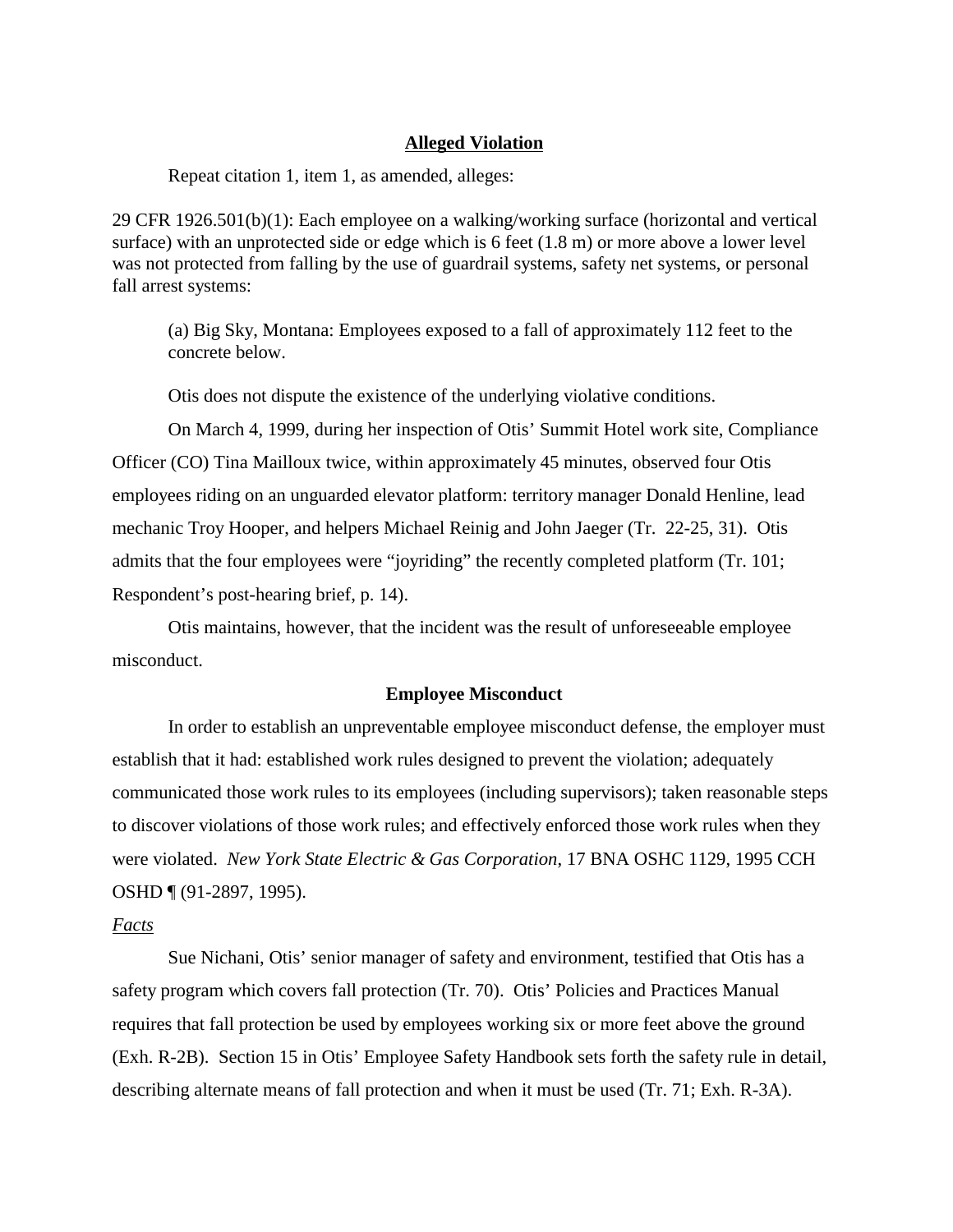Nichani testified that all Otis employees are issued a copy of the safety handbook on the first day of their employment (Tr. 72). Nichani stated that Otis develops tool box programs and video tapes on fall protection, and provides interactive computer training for employees (Tr. 90). In addition, Nichani testified, Otis provides coveralls with a built in safety harness free of charge to all employees requesting them (Tr. 86).

Nichani testified that Otis has a progressive disciplinary system covering violations of the fall protection rules; hourly employees discovered violating the rules are suspended for two days with pay, and must undergo retraining; management/supervisory personnel are suspended without pay for two days (Tr. 92-94; Exh. R-2A). Otis introduced lists of fall protection suspensions meted out since 1993 (Tr. 77; Exh. R-6A, 6B). Nichani testified that further infractions would result in termination (Tr. 94). Nichani stated that she had terminated one employee herself, and believed that there were employees terminated in other regions as well (Tr. 94-95). As a result of the March 4, 1999 incident, the three field employees involved were suspended for two days and retrained on fall safety (Tr. 101, 218; Exh. R-10). Donald Henline was suspended for two days without pay (Tr. 149, 173).

Nichani testified that she and five safety managers working under her supervision conduct a total of 15 to 20 safety audits every quarter, each covering 8 to 10 job sites (Tr. 88- 89). The audits are intended to ensure the implementation of Otis' safety processes and policies (Tr. 88). In addition local supervisors are required to audit two job sites per month, and are required to test the knowledge and working practices of each of their employees annually (Tr. 89, 92; Exh. R-12D).

Nichani testified that as a result of its strong safety program, Otis has had no fatalities resulting from falls in the past five years (Tr. 99).

 Donald Henline has worked in the elevator industry for 26 years, and for Otis for the last 21 (Tr. 156-57, 182). Henline became Otis' territory manager in 1995, and is the highest ranking Otis employee in the state of Montana (Tr. 100, 156). Henline's training was the responsibility of Mike Mutal, Otis' Regional Field Operations Manager in Seattle (Tr. 103, 111). Mutal testified that in 1998 Henline participated in two days of annual training which included approximately an hour on fall protection (Tr. 126). In both 1998 and 1999 Henline was rated as "fully competent" by his location manager, Ron Kolojohn (Tr. 134-36, 174; Exh. R-19). Mutal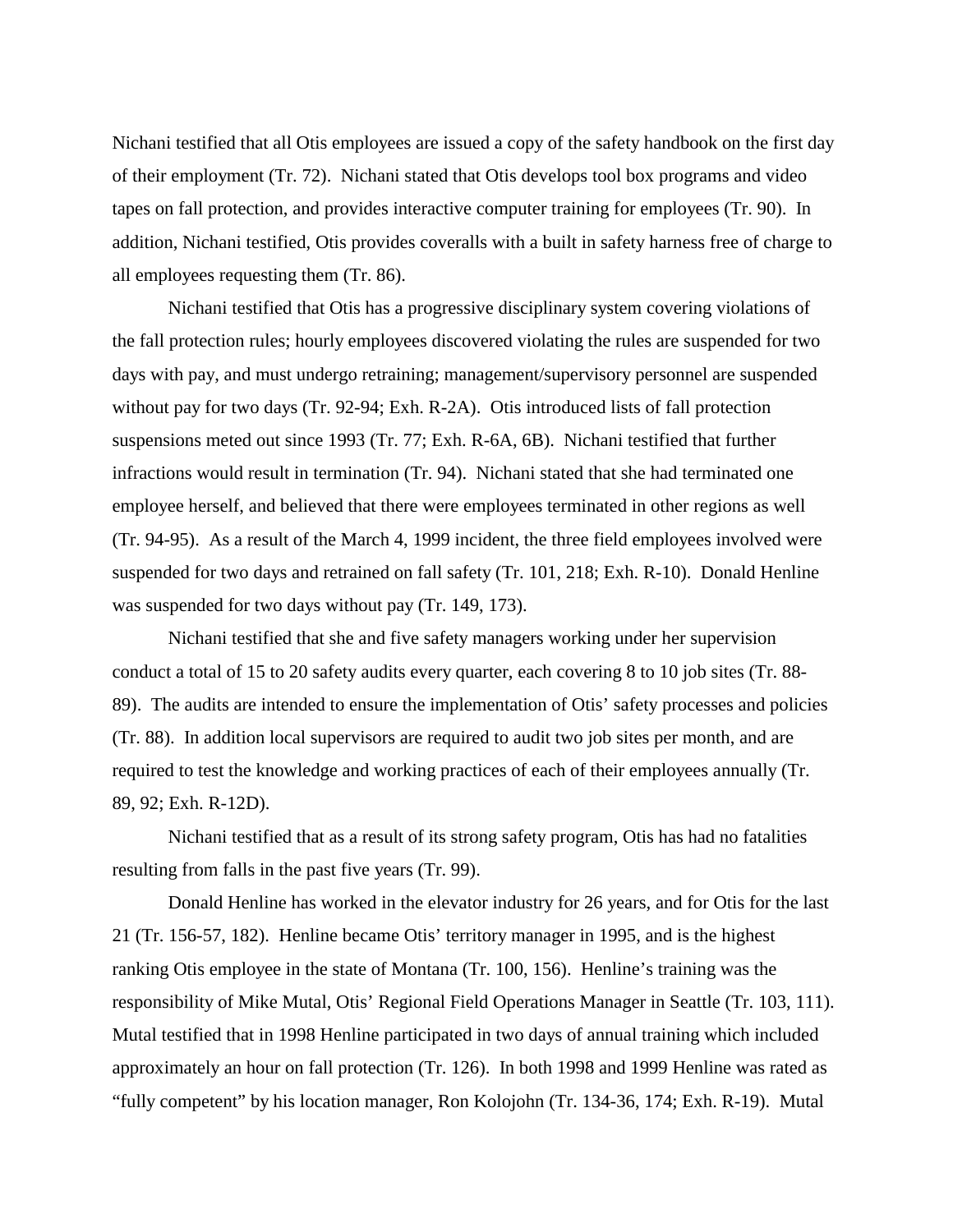testified that he had been on construction sites where Henline demonstrated safe work practices, including in the area of fall protection, and would rate him highly (Tr. 138-39).

Mutal testified that his office assures that Otis' field supervisors are supplying the required safety training by monitoring employee records (Tr. 112-13). Mutal identified training records showing that Hooper, Jaeger and Reinig had all received training in fall protection (Tr. 119; Exh. R-11B, p. 33, 43, 44, R-17, p. 7). Don Henline is listed as the instructor for some of the field training in fall protection (Exh. R-11B, p. 46, 67).

 Henline testified that he was trained in fall protection both at Otis' Spokane location and in the field in Salt Lake (Tr. 158). Henline stated that he had not been written up by Otis for any safety violations prior to the cited incident (Tr. 175).

Henline stated that he bears 100% of the responsibility for the training of Otis employees under his supervision (Tr. 158). Henline testified that he discusses fall protection at every job, and ensures that fall protection is being used during his job site visits (Tr. 158). Henline stated that he tries to get to each job site before his men begin work to ensure that the hoistways have been properly constructed, and barricades installed; he tries to get to the job site at least once during installation to check on the progress of the job (Tr. 159).

Henline testified that he conducted his customary pre-installation inspection of the Summit Hotel job site, and that he visited the site approximately twice a month between December 1998 and March 1999 to audit the safety precautions in use, and check on the progress of the installation (Tr. 160, 162). Henline testified that he did not notice any discrepancies in his men's safety practices during his audits (Tr. 164). Henline admitted that although it is his responsibility to submit written records of his audits, he failed to write up any of his audits on the Summit Hotel job (Tr. 164). Henline stated that he had no excuse for his failure to reduce his audits to writing; he further stated that he was not disciplined for failing to do so (Tr. 165). Henline surmised that his failure to submit the required paperwork was not noticed by his superiors (Tr. 181).

Henline testified that March 4, 1999 was the first day that a completed elevator platform was in full running condition (Tr. 168). Henline stated that the elevator at the Summit Hotel site was the first GEM, "geared elebonic model" unit he had installed in Montana (Tr. 155, 161- 62). Henline testified that he and his foreman, Troy Hooper were "pretty excited" about the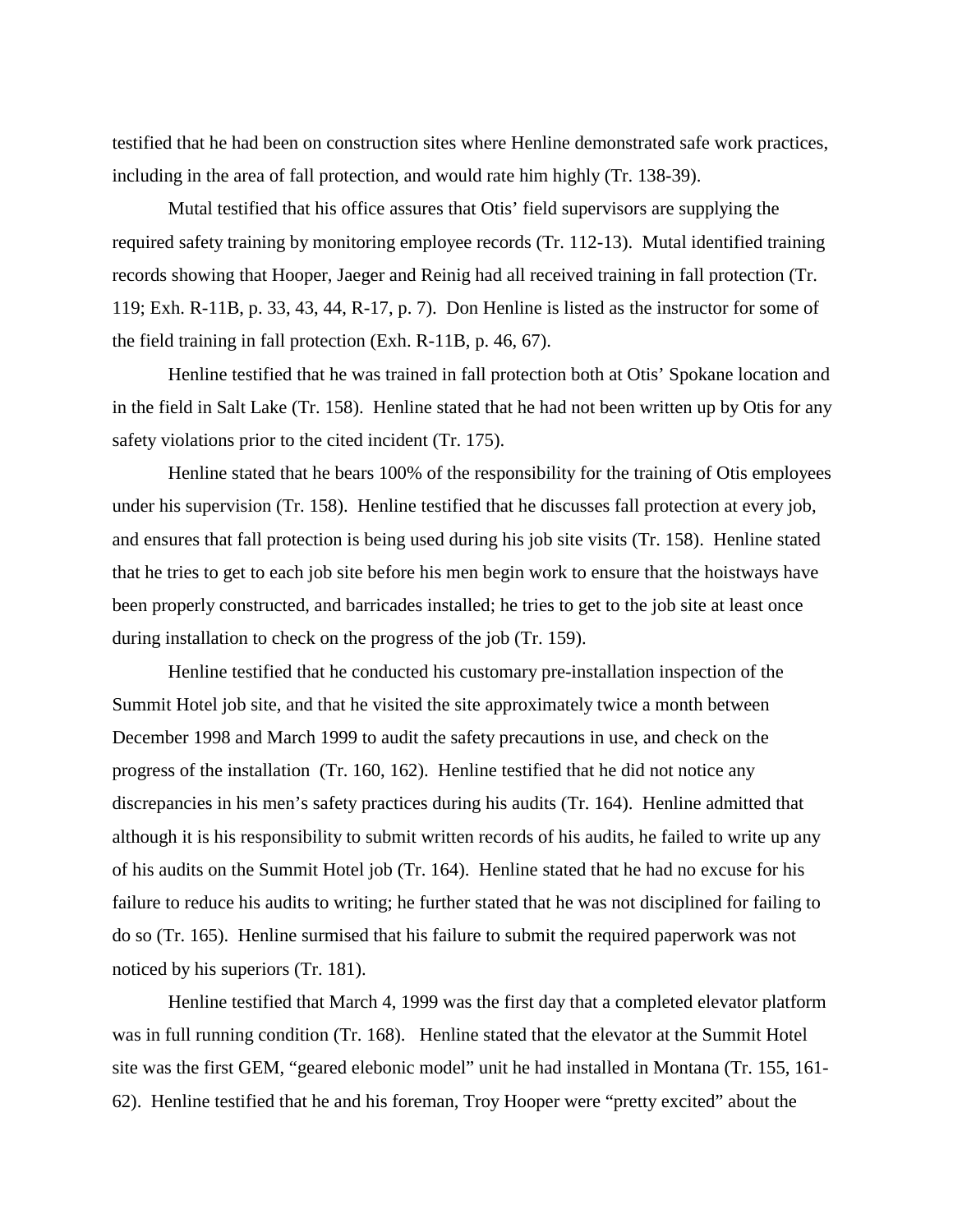GEM, and "like a bunch of kids," hopped on the unguarded platform to ride it up to the machine room to check on the progress of work in the hoistway and machine room (Tr. 170). Henline could not remember how many trips they took before being stopped by CO Mailloux (Tr. 171).

Henline testified that he was aware of Otis' rule requiring the use of fall protection on the job at all times, and that he had not previously violated Otis' fall protection rules (Tr. 173, 76). Henline testified that he had no excuse for failing to use fall protection in this instance, but admitted that he had no lanyard with him, and so could not have tied off in any event (Tr. 172).

Henline testified that he was the only one on the site with supervisory authority; only he could require employees to comply with safety rules, or discipline their failure to do so (Tr. 163, 184). The lead mechanic, who acted as foreman on the site, Troy Hooper, cannot cite workers for infractions (Tr. 184). If Hooper noted a safety violation he would have to call Henline to back him up (Tr. 185). Henline stated that Hooper had never called him to report any infractions (Tr. 186).

Troy Hooper testified that he was in charge of the day to day work at the Summit Hotel site (Tr. 219). Hooper stated, however, that he had no disciplinary powers and could only ask fellow Otis employees to comply with safety rules; he could not enforce the rules (Tr. 195, 220). Hooper stated that he had never issued any safety orders (Tr. 195). Hooper felt that "[e]verybody's trained the same so they were required to do their own safety"(Tr. 221). Hooper testified that he could not make someone tie off , for instance; only Henline could prevent employees from engaging in activities which were dangerous, or in violation of Otis' rules (Tr. 221, 223). Hooper stated that he had not had occasion to call in Henline, because he had not had any safety problems at the Summit Hotel job (Tr. 195-96).

Hooper was aware that Otis' rules required him to use fall protection whenever working within six feet of a one-foot by one-foot hole more than six feet off the ground (Tr. 198). Hooper testified that he had been made aware of the rule through the employee safety handbook and regular safety talks (Tr. 199-200). Hooper testified that they just "weren't thinking" when they rode the unguarded permanent platform to the machine room to check on the project's progress (Tr. 214, 217). Hooper testified that when he realized that CO Mailloux was with OSHA, he immediately tied off (Tr. 216).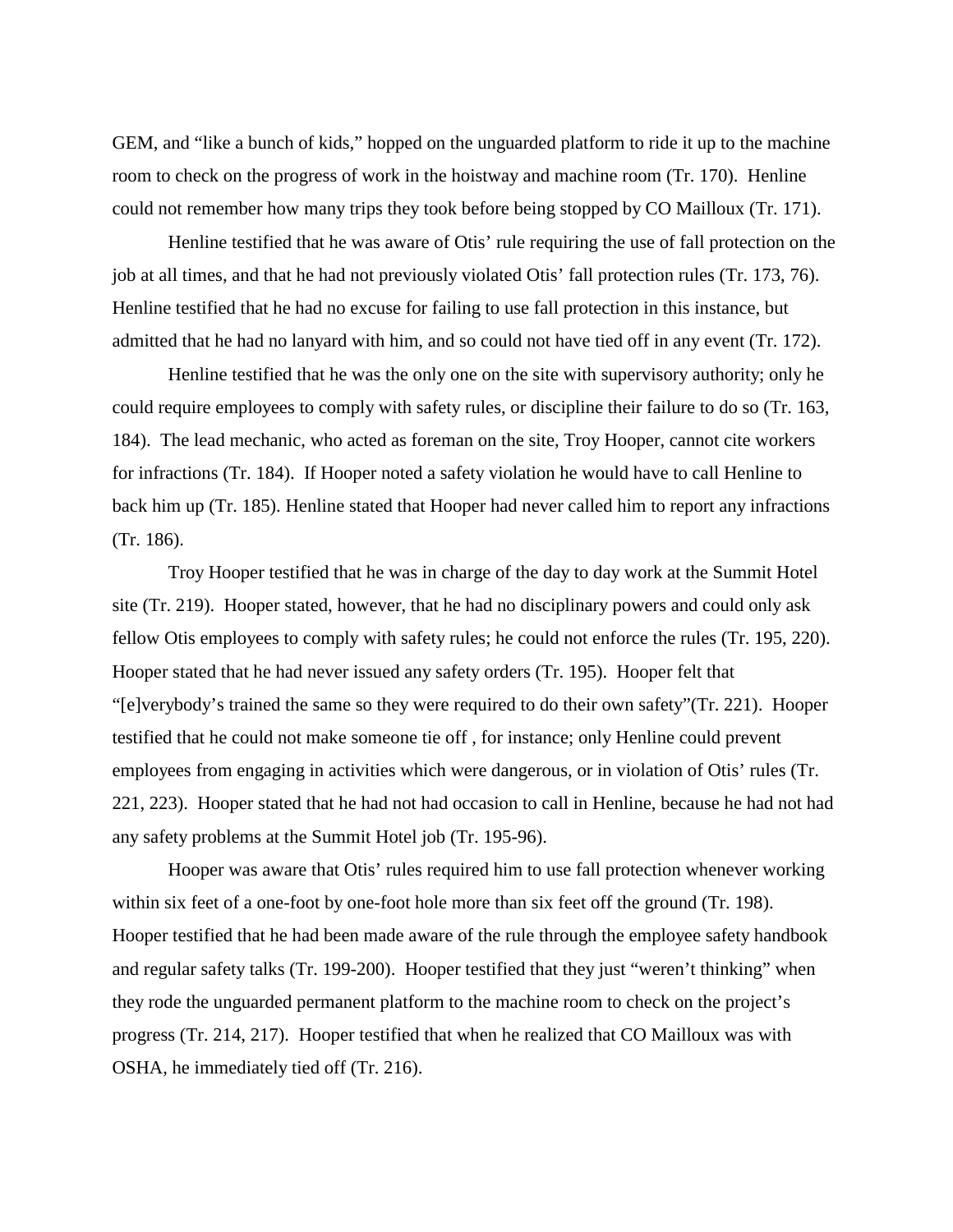Helpers Michael Reinig and John Jaeger similarly testified that they had been trained in, and were conversant with Otis' fall protection rules (Tr. 234-36, 240-42). Reinig stated that he could not explain his failure to use fall protection on March 4, except to say that he was with his manager, and wasn't performing any type of work procedure (Tr. 233, 237). Reinig stated that he felt he was safe, and did not expect to be disciplined, until he saw the OSHA CO (Tr. 237).

# *Discussion*

The facts show that Otis had a work rule designed to prevent its employees from working on unguarded surfaces in excess of six feet without fall protection. Each of the employees involved in the misconduct testified in this matter that the rule had been communicated to them. The facts in this case, however, do not establish that the fall protection rules were effectively enforced.

First, the Commission has held that "where all the employees participating in a particular activity violate an employer's work rule, the unanimity of noncomplying conduct suggests ineffective enforcement of the work rule." *Gem Industrial, Inc.,* 17 BNA OSHC 1861, 1865, 1996 CCH OSHD ¶31,197 (No. 93-1122, 1996). In this case four employees, including the lead mechanic and the project superintendent were engaged in the cited misconduct. It is not credible that four employees, including a lead mechanic and project superintendent with over 20 years of experience in the elevator industry became so excited over the completion of a geared elevator platform that they all, simultaneously, forgot an effectively enforced work rule.

Additionally, the presence of Henline, a representative of Otis' management, lent the prohibited activity the appearance of legitimacy. Commission precedent establishes that misconduct by a supervisor constitutes strong evidence that the safety program is lax. *Consolidated Freightways Corp.* 15 BNA OSHC 1317, 1991-93 CCH OSHD ¶29,500 (No. 86- 351, 1991).

Finally, as noted above, effective enforcement requires the exercise of reasonable diligence to discover violations. *Pace Construction Corp.* 14 BNA OSHC 2216, 1991-93 CCH-OSHD ¶29,333 (No. 86-758, 1991). Otis admits it had no supervisory personnel on the Summit Hotel site on a day to day basis. Henline, who acted as construction superintendent, conducted safety audits infrequently, visiting the site only two or three times each month. Hooper, the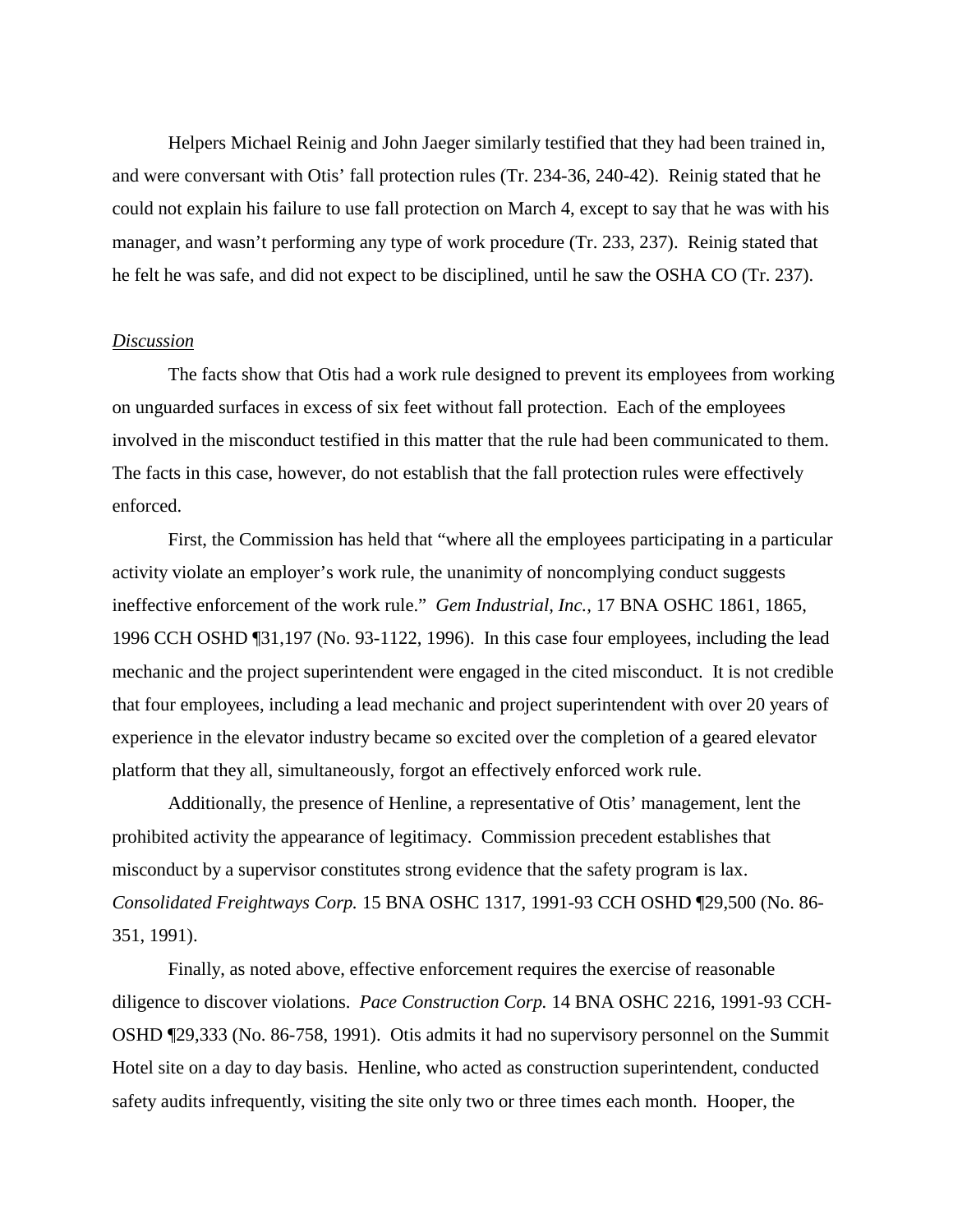foreman on site, did not believe he had any authority to enforce safety rules on the site, and felt that each man was responsible for his own safety. Hooper could call Henline to report safety infractions. However, Otis failed to establish that Hooper had been assigned any responsibility for identifying hazardous conditions that other employees might be exposed to, or assuring that the other workers on the job site worked safely. It is clear that Hooper was not authorized to take prompt corrective measures to eliminate hazardous conditions that he might identify. Under the circumstances, I cannot find that Otis exercised reasonable diligence in discovering violations of its safety rules.

Otis has not made out its affirmative defense, and the citation will be affirmed.

# **Repeat Classification**

In the alternative, Otis argues that the cited violation is not a "repeat" violation under the Act.

A violation is repeated under section 17(a) of the Act if, at the time of the alleged repeated violation, there was a final order against the same employer for a substantially similar violation. *Potlatch Corporation*, 7 BNA OSHC 1061, 1979 CCH OSHD ¶23,294 (16183, 1979). The entry into the record of a prior citation issued to Respondent alleging a violation of the same standard, combined with Respondent's further concessions that the prior citation was not contested and had become a final order prior to the date of the inspection giving rise to the present citation was sufficient to complete the Secretary's *prima facie* case. *Stone Container Corp.*, 14 BNA OSHC 1757, 1990 CCH OSHD ¶29,064 (No. 88-310, 1990). The burden of demonstrating the dissimilarity of the violation is then shifted to the Respondent.

Complainant introduced a 1996 citation charging Otis with an earlier violation of §1926.501(b)(1) on a New Jersey work site, wherein "employee(s) performing their duties at the [1st floor elevator shaft] material handling area were exposed to falls of 8' into the elevator pit." The matter was settled and the item was affirmed, becoming a final order of the Commission on April 21, 1997 (Tr. 30; Exh. C-2). Respondent introduced a contemporaneous report of the foreman on that site, who stated that the hoistway barricades had been improperly installed by the general contractor, and that Otis was in the process of correcting the barricades themselves when the OSHA inspection was made (Exh. R-8).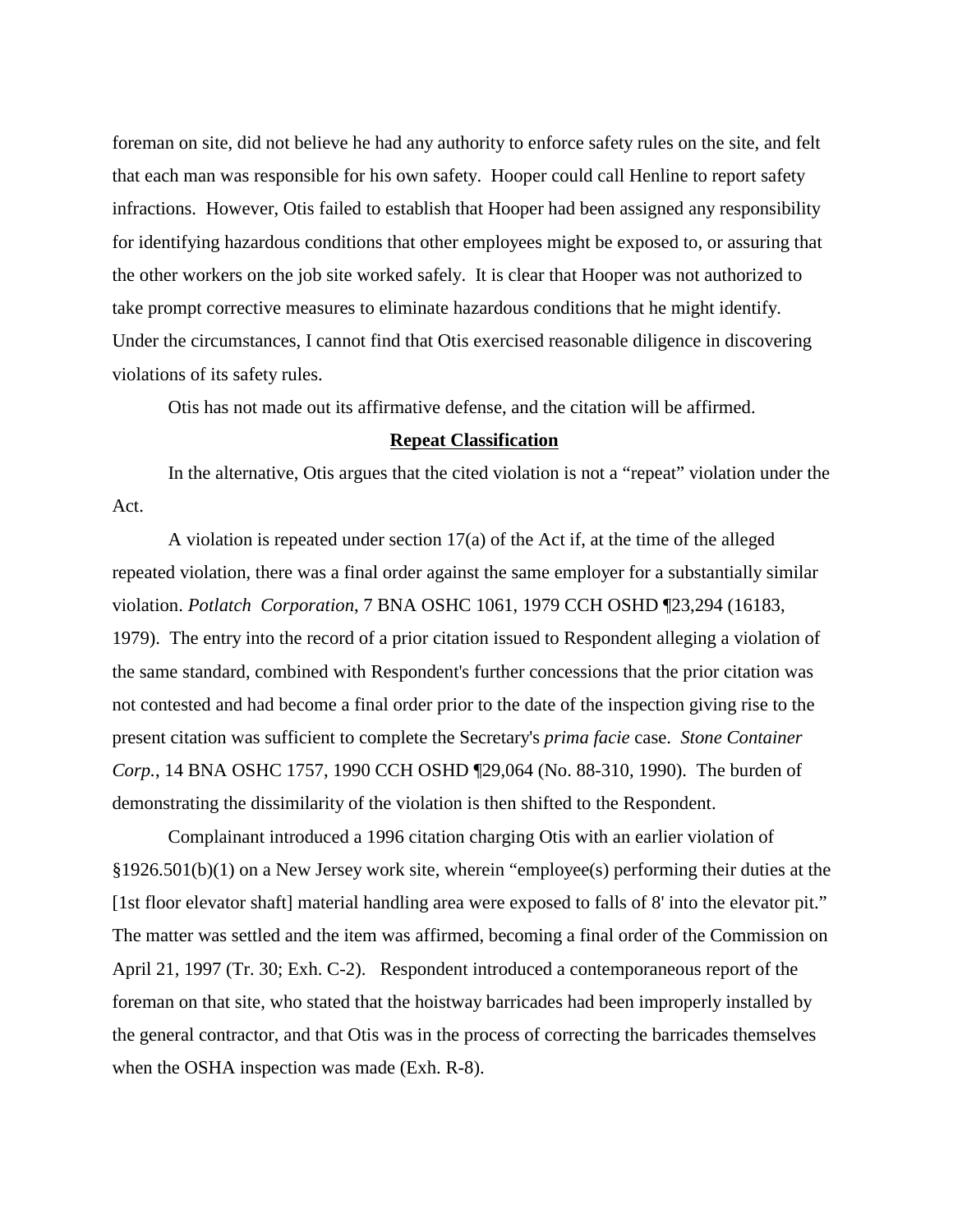This judge finds that the violation cited in 1996 was sufficient to place Otis on notice of the need to ensure that hoistways are adequately barricaded. Though a responsibility of the general contractor, Otis mechanics working in the elevator hoistways will inevitably be exposed to fall hazards resulting from the general contractor's inadequate, or untimely installation of barricading or guardrails. In this case, however, the record shows that an inspection of the general contractor's barricades was made prior to Otis beginning work on the site (Tr. 160, 62; *see also* Exh. R-18). Inadequacies in the barricading were noted, and presumably corrected prior to the OSHA inspection (Exh. R-18). None were cited here.

 Where, as here, the employer has adequately responded to a prior OSHA citation, the occurrence of the second violation does not demonstrate a need for "greater than normal incentive[s] to comply with the Act." *See, Monitor Construction Co.,* 16 BNA OSHC 1589, 1594, 1994 CCH OSHD ¶30,338 (No. 91-1807, 1994)*.; Todd Shipyards Corp. v. Secretary of Labor*, 586 F.2d 683, 685 (9th Cir. 1978).

 The 1996 citation did *not* put Otis on notice that its rules regarding the use of personal fall protection were inadequately enforced in the Montana territory. This judge cannot find, therefore, that the violation cited here is substantially similar to the 1996 incident, or that it is necessary or proper to invoke the sanctions provided for repeated violations under §17(a) of the Act.

#### **Penalty**

#### *Facts*

Otis elevator is a large company, with several thousand employees (Tr. 31).

The cited platform was approximately six by six feet in size (Tr. 26, 187). With four men on the platform, none were more than a few feet from an edge (Tr. 187, 215). Brace rods on the one side of the platform provided some protection from a 15 foot opening where the adjacent hoistway was located (Tr. 41, 189, 212). There was a two foot opening on the opposite side where the elevator's counter weights moved up and down (Tr. 211). CO Mailloux believed that the moving cable could snag an inattentive rider and drag him off the platform (Tr. 27). The fall hazard was 112 feet from the ninth floor (Tr. 28, 39). Such a fall would result in death (Tr. 31).